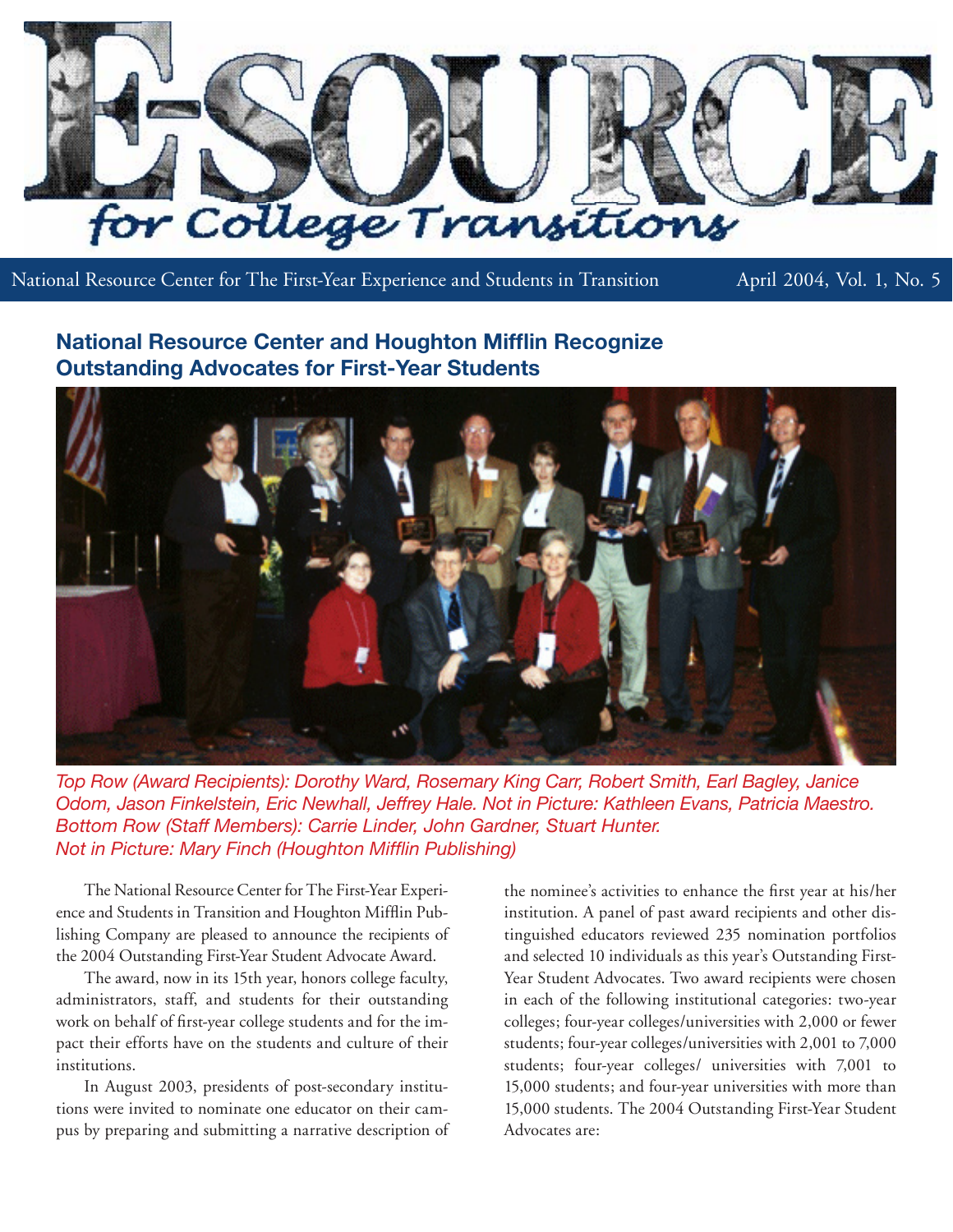# 2 April 2004, Vol. 1, No. 5

Earl G. Bagley Vice President for Student Affairs Associate Professor Columbus State University

Rosemary King Carr Director, Student Success Programs Embry-Riddle Aeronautical University

Kathleen S. Evans Associate Dean of Students Director of the Student Advisement Center State University of New York College at Oswego

Jason A. Finkelstein Director, Coordinated Freshman Programs City University of New York, Bronx Community College

Jeffrey L. Hale Assistant Vice President, Academic Affairs, Enrollment Management and Marketing Southeastern Oklahoma State University

Patricia Maestro Faculty Coordinator for Student Success, Bridge Program Mt. San Antonio Community College

Eric L. Newhall Associate Dean of the College & Director of the Core Program Professor of English and Comparative Literary Studies Occidental College

Janice E. Odom Director, The Caldwell Programs North Carolina State University

Robert M. Smith Interim President Slippery Rock University

Dorothy P. Ward Assistant Professor of English Director, Entering Student Program & Chair, University Studies The University of Texas at El Paso

This year's Outstanding First-Year Student Advocates share the common goal of improving the educational experience for first-year students, yet their methods for doing so are uniquely responsive to the particular institutional settings of which they are a part. For more information about the 2004 Advocate award recipients, please visit the National Resource Center's web site.

# **The Minute Paper Classroom Assessment Technique Revisited**

*Tracy Skipper, Editorial Projects Coordinator National Resource Center for The First-Year Experience & Students in Transition* 

The concept of the minute-paper, where instructors ask students to write down the "muddiest point" at the end of the class period is a well-known classroom assessment technique (Cross & Angelo, 1988). I use a number of variations of this concept in my teaching. The examples here are drawn from my fall 2003 English 102 course in composition and literature, but this strategy can be adopted for any course to meet a wide range of goals.

Assessment of Student Learning. The most basic purpose of the minute paper is to give instructors a quick and easy way of assessing students' understanding of basic course concepts.Thus, you might ask students to tell you "where they are" as you complete a unit, approach a test, or after the presentation of a key concept in the course. The first essay assignment in English 102 asked students to use reader-response criticism to generate a theory about a text and develop an essay in support of that theory. I wanted students to give me some feedback on what they needed to know to approach the assignment with greater confidence. To that end, I asked them to jot down answers to the following questions: (a) What questions do you have about reader-response criticism? What are the muddiest points for you? (b) What questions do you have about completing the first essay? and (c) What questions or concerns do you have about anything we've done in the course so far? While students did have some basic questions about the critical approach they were required to use, by far most of their questions dealt with how to develop a thesis statement and how to organize an essay. After offering the students several strategies for organizing essays and suggesting how these might be used in their writing, I divided them into small groups to identify a thesis and use one of the strategies we reviewed to outline an essay. Thus, this type of assessment allowed me to make some mid-course corrections, focusing in on some specific student issues.

Assessment of Teaching and Course Design. Minute papers can also be used to get feedback on what is work-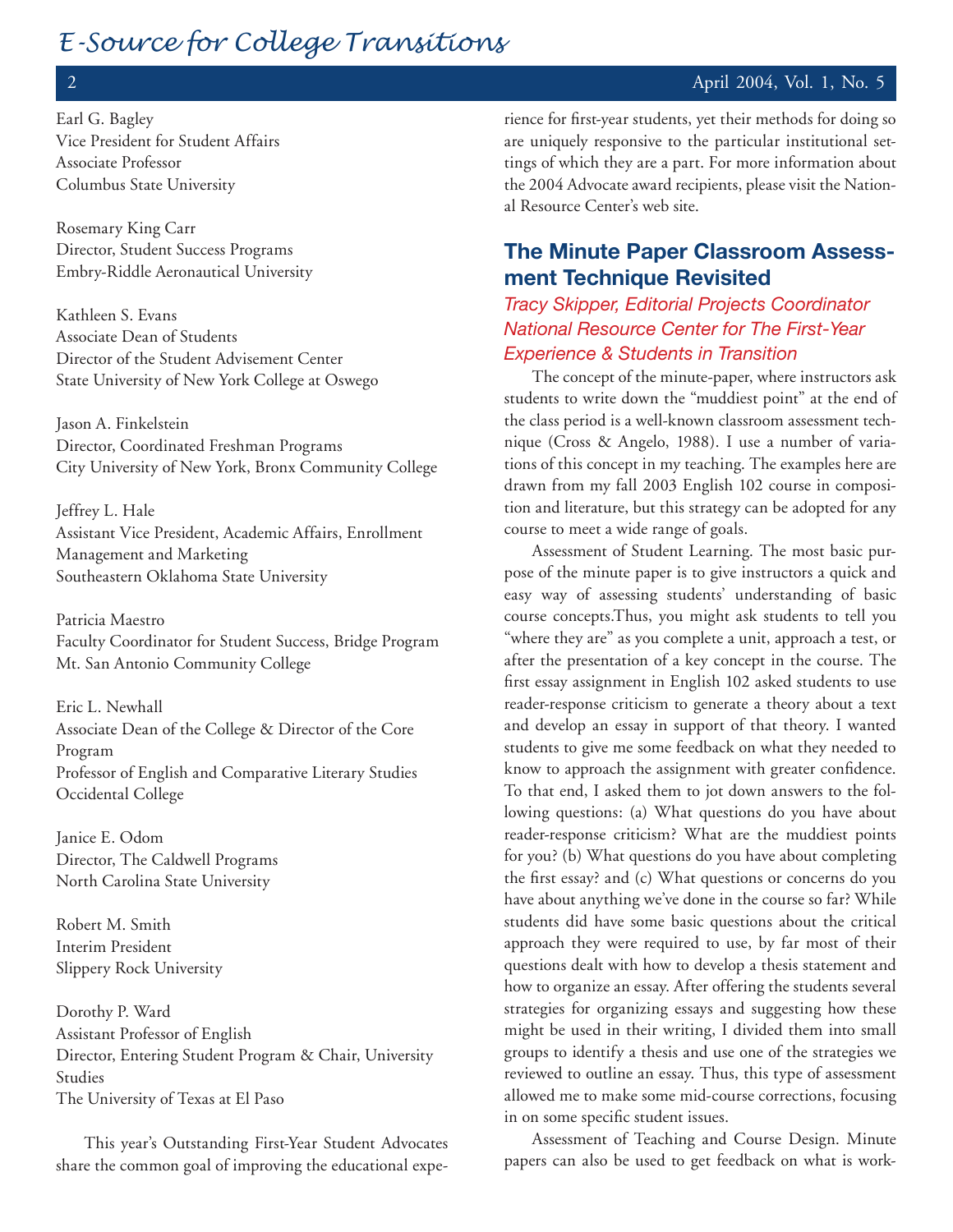## April 2004, Vol. 1, No. 5  $\frac{3}{3}$



# *Tracy Skipper*

ing well in terms of pedagogy or assignment design. My students did not do well on their second essays, which asked them to use a biographical or historical context as a jumping off point for interpreting a text. While their feedback would have no impact on the assignment they had just completed, I still wanted to know why it had given them such trouble. Again, I asked them to respond to three questions: (a) What was the most difficult part of the biographical/historical essay in your opinion? (b) What specific activities or assignments did we do during this unit that helped you write the essay or understand this critical approach? and (c) What did you need to know or be able to do in order to approach this essay with greater confidence? Their feedback confirmed for me that our classroom activities had helped them understand the critical perspective, but it also suggested that we had not spent enough time talking about doing research, selecting secondary sources, incorporating source material, and documenting that material. While students read two sample essays—one taking a biographical approach and one a new historical approach—many felt like they needed to see more examples of this type of writing in order to do it well. Like the assessment discussed above, this feedback can be used to make mid-course corrections, adjusting similar assignments later in the semester in response to these issues. Such assessment also provides helpful information for restructuring the unit or assignment for future classes.

*Assessment for Student Engagement.* The final way I used the minute paper in my course was to engage students in the

learning process and give them ownership over the course. For example, students were asked at the beginning of a class session to write down one question or point they would raise about the day's reading. These "questions" formed the basis of that day's lesson, as we addressed each one in turn. At the end of the semester, students were asked to develop a question for the final exam. While not "assessment" in a traditional sense, the questions students generate can offer valuable insights into what they believe are the most important points in the course curriculum.

These quick and dirty assessments do not take a lot of preparation, yet they are powerful tools for letting students know that their learning and progress is important to you and for engaging them as learners.

Using minute papers is not without risks, however. You have to have a certain degree of flexibility. I cannot ask my students what they need from me if I am not willing to discard my beautifully designed lesson plan and develop something new that responds to a pressing need. Giving students control of the direction of a particular class session also means that you have to leave the comfort and safety of your lecture notes behind. They might take you out on a limb, a place you were not prepared to go, but that limb can be a rewarding educational experience for you and your students. And if you find you really are not prepared to go there, there is no shame is saying—"you know, that's a really terrific question. Let me do some research on that so that we can discuss it at our next class meeting." Better yet, invite the students to do the research, as well.

## **Reference**

Cross, K. P., & Angelo, T. A. (1988). *Classroom assessment techniques: A handbook for faculty.* Ann Arbor, MI: National Center for Research to Improve Postsecondary Teaching and Learning.

#### Contact:

Tracy Skipper Editorial Projects Coordinator National Resource Center for The First-Year Experience & Students in Transition University of South Carolina (803) 777-6226 E-mail: tlskipper@sc.edu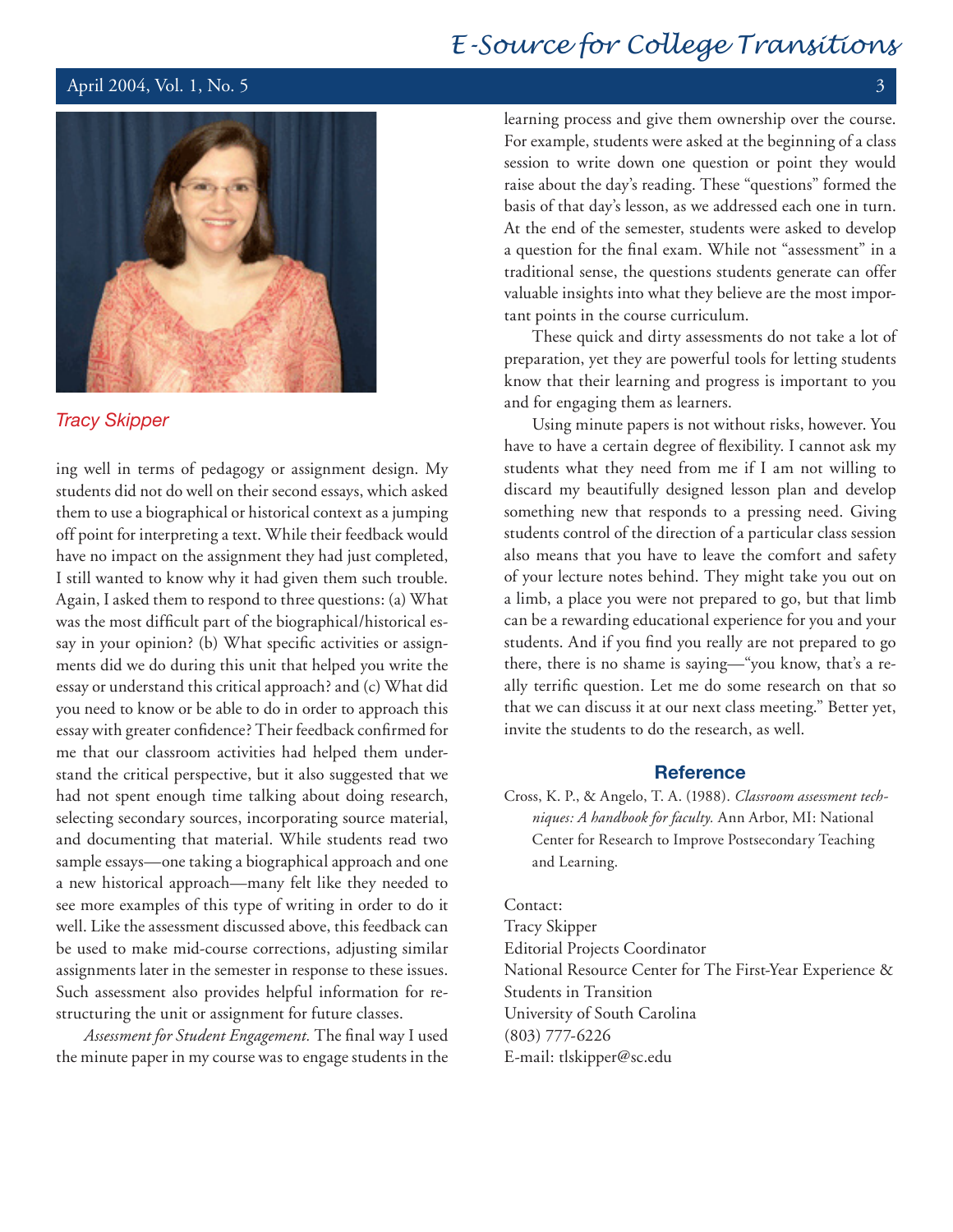# **Women May Enter College With Fewer Computer Skills Than Male Peers**

*Elinor M. Madigan, Assistant Professor of Information Sciences and Technology Marianne Goodfellow, Assistant Professor of Social Sciences & Capital College First-Year Seminar Coordinator Penn State University, Capital College*

In the mid-1990s, the U.S. National Telecommunications and Information Administration popularized the term "digital divide" to describe the societal split between those with and those without access to computers and the Internet (Warschauer, 2003). Although the higher education community needs to be aware of ongoing disparities in access, it is the potential for gaps in information literacy and technology skills of incoming first-year students that are of critical concern. The assumption of technological determinism (Warschauer), which suggests that the presence of technological tools will lead to its appropriate use, overlooks the main problem that many first-year students have—minimal experience employing these tools in pedagogically complex ways. Access to the tools, plus constructive use of those tools is a necessary ingredient in narrowing the digital divide (Resnick, 2001) and becoming a successful first-year student.

Augmenting the complexity of these concerns is research that suggests that information literacy and information technology skill gaps among men and women may plague incoming first-year students (Wilbon, 2003). This may be a leading contribution to the shortage of women entering computing majors. For example, although women now represent approximately 60% of all enrolled students in higher education (Koemer, 1999), a mere 23% enter the Information Sciences and Technology (IST) major at Penn State, Capitol College.

A longitudinal study confirms the existence of a gender gap in the perceived technology skills of incoming first-year students. Data were obtained over a three-year period from a technology survey administered to all students attending a first-year testing, counseling, and advising program at a local campus of a large university. Students were asked if they wanted to participate in a study that measured both access as well as technology skills of first-year students and were reminded that participation was completely voluntary. Those who agreed to participate completed an online survey while they were in the computer lab registering for fall courses (Goodfellow, 2002).

The results from a one-way analysis of variance test showed significant differences between male and female students' skill level in using a word processor  $(p < .01)$ , searching the Internet  $(p < .01)$ , developing enhanced presentations ( $p < .01$ ), and game playing ( $p < .01$ ). The men rated themselves substantially higher than the women in all of these skills, even though there were more women (n  $= 542$ ) than men (n = 343) participating in the survey. The men also indicated that they spent significantly more time using these skills (except for using a word processor, where there was no difference). Thus, women appear to have less confidence in their skills and reported spending less time using technology than their male counterparts.

Based on initial results, technology workshops were implemented for the 2003 academic year, covering basic library search strategies, databases available to students, standard software packages, creation of slide presentations, and Internet searching. However, these workshops are for the general population at Penn State Schuylkill and do not target women specifically. Plans are currently being made to implement special forums for the female student population to encourage and mentor them in the use of technology for academic performance and future career success.

#### **References**

- Goodfellow, M. (2002). Computer-administered survey assesses technology skills. *FYE: Newsletter of the National Resource Center for the First-Year Experience and Students in Transition, 14*( 4), 1-5.
- Koemer, B. I. (1999, February 8). Where the boy's aren't. *U.S. News and World Report,* 46.

Resnick, M. (2001). Closing the fluency gap. *Communications of the ACM, 44*(3), 144-145.

Warschauer, M. (2003, August). Demystifying the digital divide. *Scientific American, 289*(3),42- 47.

Wilbon, A. D. (2003), Shrinking the digital divide: The moderating role of technology environments. *Technology in Society, 25,* 83-97.

#### Contact:

Elinor M. Madigan, Ph.D. Assistant Professor of Information Sciences and Technology Penn State University, Capital College (570)-385-6074 E-mail: emm17@psu.edu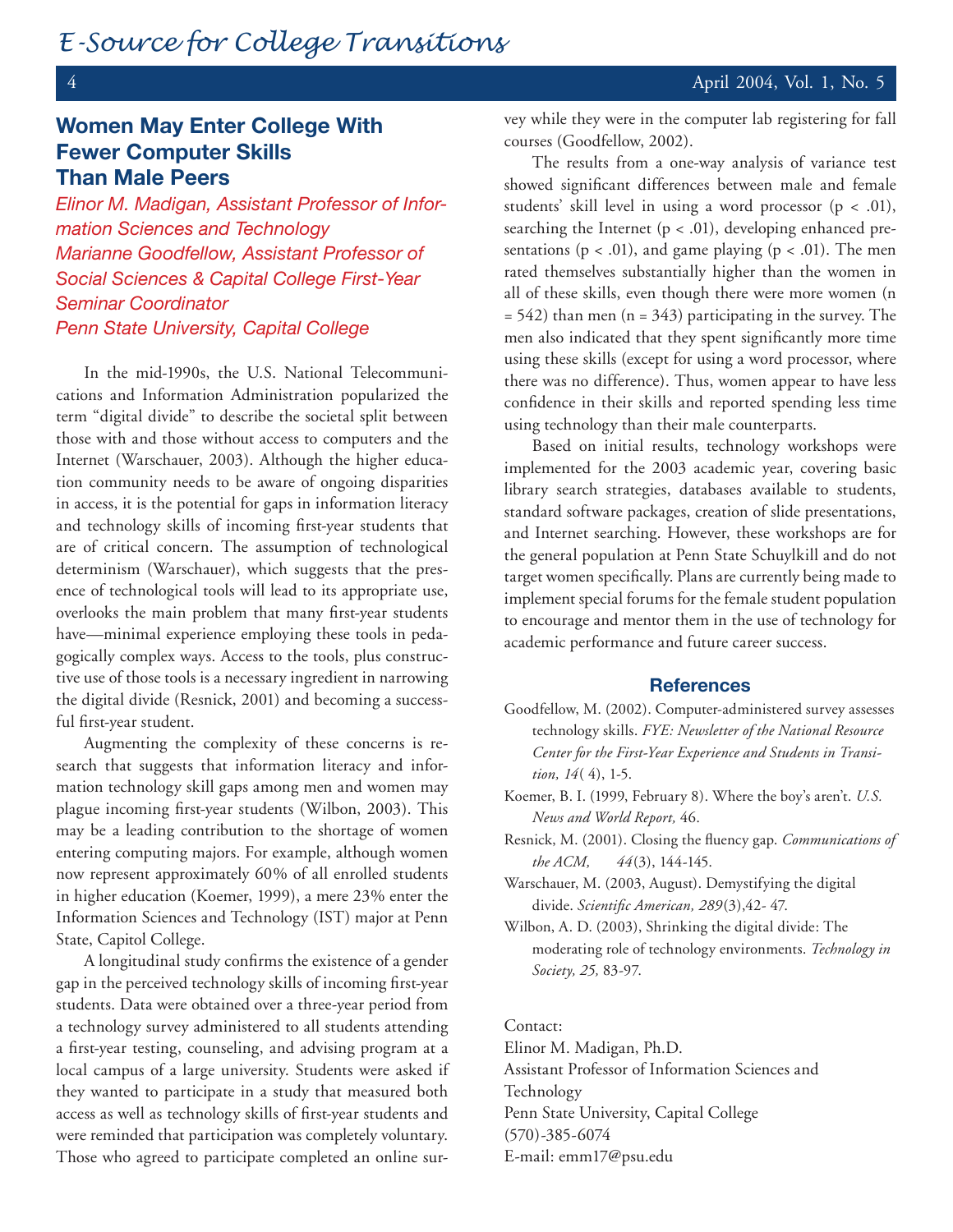# April 2004, Vol. 1, No. 5

# **What's Happening at the Center?**

## *Conferences*

The National Resource Center invites you to join us in Maui, Hawaii for the 17th International Conference on The First-Year Experience, June 14 – 17, 2004. Featured speakers for the conference are Graham Henderson, Vice Chancellor of the University of Teeside, United Kingdom and Laura Rendón, Veffie Milstead Jones Endowed Chair at California State University—Long Beach, United States. For complete conference information or to register, Click here.

The Center continues its focus on assessment strategies for the first college year with the 2004 Summer Institute on First-Year Assessment in Asheville, North Carolina, July 18- 20, 2004. Gloria M. Rogers, Vice President of Institutional Research, Planning, and Assessment at Rose-Hulman Institute of Technology will keynote the event.

### *Teleconferences*

In April, the National Resource Center will broadcast an interactive teleconference focusing on the role of campus activities in student learning.

# *Campus Activities: Creating Intentional Connections for Student Learning*

Thursday, April 29, 2004 1:00 – 3:00 pm EST featuring Jan L. Armino, Gregory S. Blimling, and Walter M. Kimbrough

This panel of national experts discuss the importance of campus activities in student engagement and learning, the crucial role co-curricular and extra-curricular activities play in student success, and proven strategies that make a difference in students' college experience.

To register for this teleconference, click here.

# **Rose State College Empowers Students for Success**

# *Monique Bruner, Academic Advisor Rose State College*

Rose State College is a small community college located just outside Oklahoma City. The student body comprises a large number of at-risk and returning adult students who are making changes in their careers. Our goal is to empower students with the skills necessary for success in college and life in general. Many students come to college without knowing how to study or how to go about developing a plan that will work for them. The Strategies That Empower People for Success (STEPS) program is designed to help students of all ages and backgrounds develop important study skills, become well-rounded, and persist until graduation. This is accomplished with these strategies:

**1. Reach students early.** We use the front-line contacts (e.g., academic advisors and admission officers) to refer students to the program.

**2. Provide timely, entertaining, and useful workshops,** and students will come. The STEPS program offers one- to three-hour workshops, covering six academic areas and four life management areas. Students receive a certificate of attendance for completing each workshop. Students who attend and complete all 10 workshops will receive special STEPS Forward recognition including an award reception given in their honor, a certificate, eligibility to list the STEPS program on their student activities transcript, and a press release sent to their hometown newspaper.

The academic areas are:

- Goal setting •
- Time management •
- Study skills •
- Test-taking tips •
- Memory and concentration •
- Active reading and note-taking •

The life management areas are:

- Wellness as a way of life •
- Money management •
- Making the most out of your relationships •
- Leadership is a game show •

**3. Constantly motivate, encourage, and care for students** and they will return. At Rose State,

- Students who attend the workshops are asked to provide an e-mail address so that weekly study tips can be sent. The e-mail also includes important upcoming dates and enrollment information and serves as a reminder of any upcoming STEPS workshops. •
- Easy-to-read handouts are given at each workshop. •
- Workshops are full of description and stories of other student successes. Once students realize that others in their same predicament have completed the program, they are encouraged as well. •
- Students who regularly attend the session often become friends and bond with each other. •
- Students are given no wait cards for express enrollment. This encourages them to plan ahead and enroll early. •
- The STEPS Bulletin board provides current information and strategies on how to be a successful student. •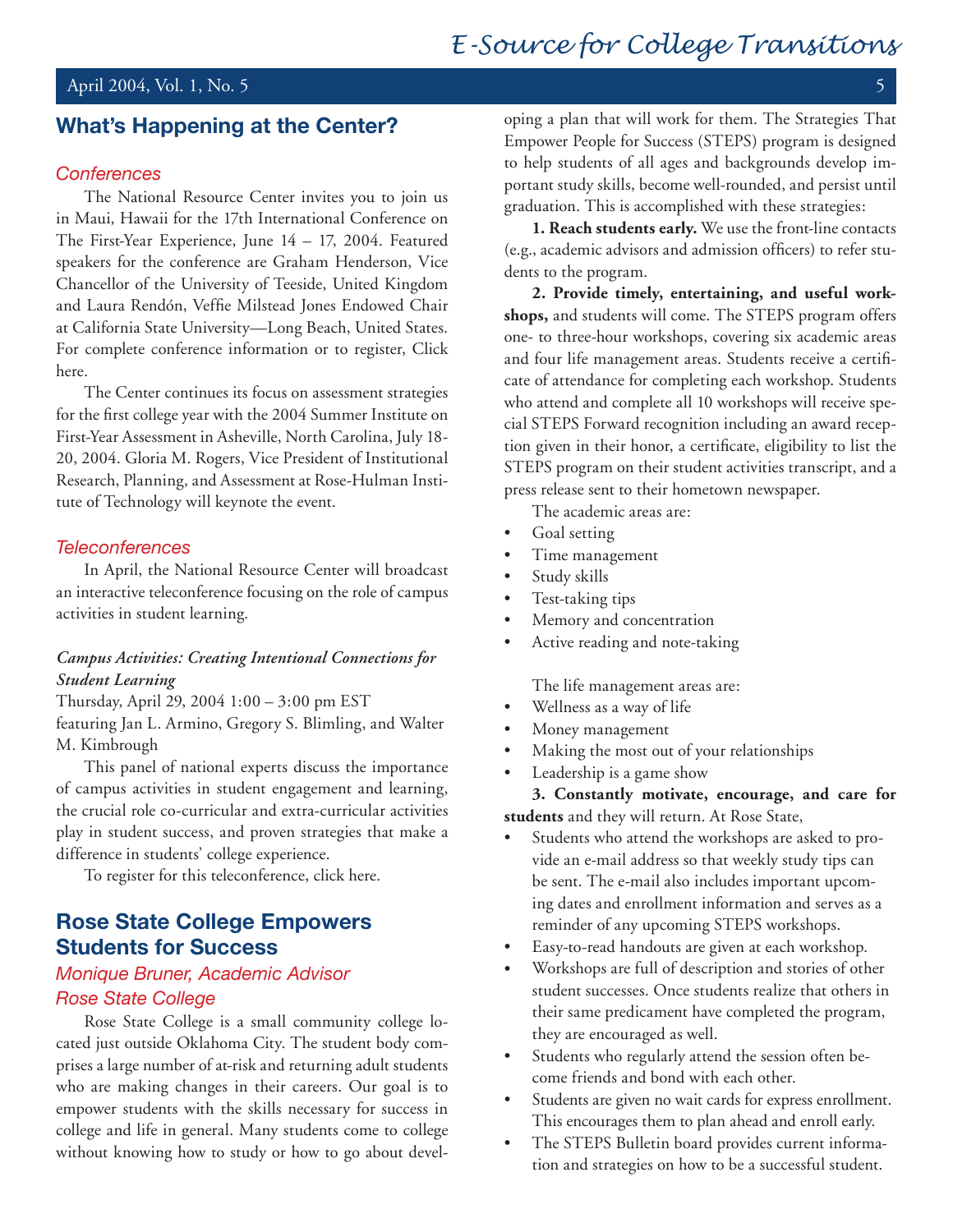- 
- Many Rose State College faculty give extra credit for workshop attendance. This is the initial reason that many students attend the workshops. However, after they attend one workshop, more times than not they will attend several others. •
- We provide a resource library so that students can come by and check out reference material from the workshops. •

With the current push on colleges to increase graduation and retention rates, the big question is, "What can we do?" Rose State College has successfully met both the needs of the students and the college by implementing the STEPS program. The STEPS program addresses retention, because students completing all 10 workshops graduate at higher levels than the general student population. Additionally, the STEPS program is cost effective because personnel already employed by the college can implement it. Resources and materials are inexpensive. The students benefit from the personal touch of the program as it helps them feel as if they are more than just a number and that someone really cares.

Contact:

Monique Bruner Academic Advisor Enrollment Management Rose State College Midwest City, OK 73110 E-mail: mbruner@rose.edu

# **Student Voices Tell Story of First Year at College of Charleston**

*W. J. Bruce Fleming, Faculty Office of Educational Services College of Charleston*

College of Charleston's (SC) Freshman Seminar 101 introduces students to the values and applications of a liberal arts education while focusing on the benefits of active membership within academic communities. It helps firstyear students understand their roles as students; establish realistic career and life goals; obtain information about academic programs including course, major, and graduation requirements; understand the occupational implications of their educational choices; improve student success skills; and become familiar with the college's procedures, resources, and services. Major course topics include "Navigating the College," "Work and Values," "Liberal Arts Education," and "Life Skills."

The success of first-year seminars is commonly measured in terms of discrete variables like retention rates and GPAs. Student learning and adjustment to college are equally important outcomes, but they are more difficult to measure. Nine students in four 2003 Freshman Seminars describe the impact of the seminar on their transition from high school to college. Major themes include learning styles, co-curricular experiences, academics, socialization, self-analysis, and transitions.

## *Learning Styles*

Michael Pesta – Oxford, PA

[The Freshman Seminar] helped me gain a truer sense of myself, easing my insecurities. It increased my confidence by showing me the outside environment of college and by enabling me to look inward, which really helped during the first semester. It afforded me the time to do the necessary self-exploration to discover my personality traits. I would not have done this on my own. The seminar helped me see how my learning style is related to my personality and discover characteristics that increased my confidence and selfesteem. Additionally, it strengthened my organization and time-management skills, by helping me coordinate them with my personal learning style.

#### *Co-Curricular Experiences*

Emily Franklin – Alexandria, VA

The Freshman Seminar helped me realize that a student's experience during college encompasses more than classes. While studies remain central, involvement in campus activities is also important. The number of activities available is overwhelming; I had a hard time selecting from the many students organizations, intramural teams, and cultural events. Deciding whether to go Greek was another difficult choice. I soon realized being involved in everything was impossible, and I chose only activities important to me. My Freshman Seminar class enabled me to determine my personality traits and, in turn, I chose activities that supported these personal characteristics. I learned to balance my academic and social activities, helping my college experience begin successfully.

### *Academics*

### Colleen Murrin – Chattanooga, TN

My academic transition was fairly average. In high school, I was on the honor roll. I worked to earn strong grades, but it wasn't very difficult. I figured college would be similar – I was wrong! I studied like I did in high school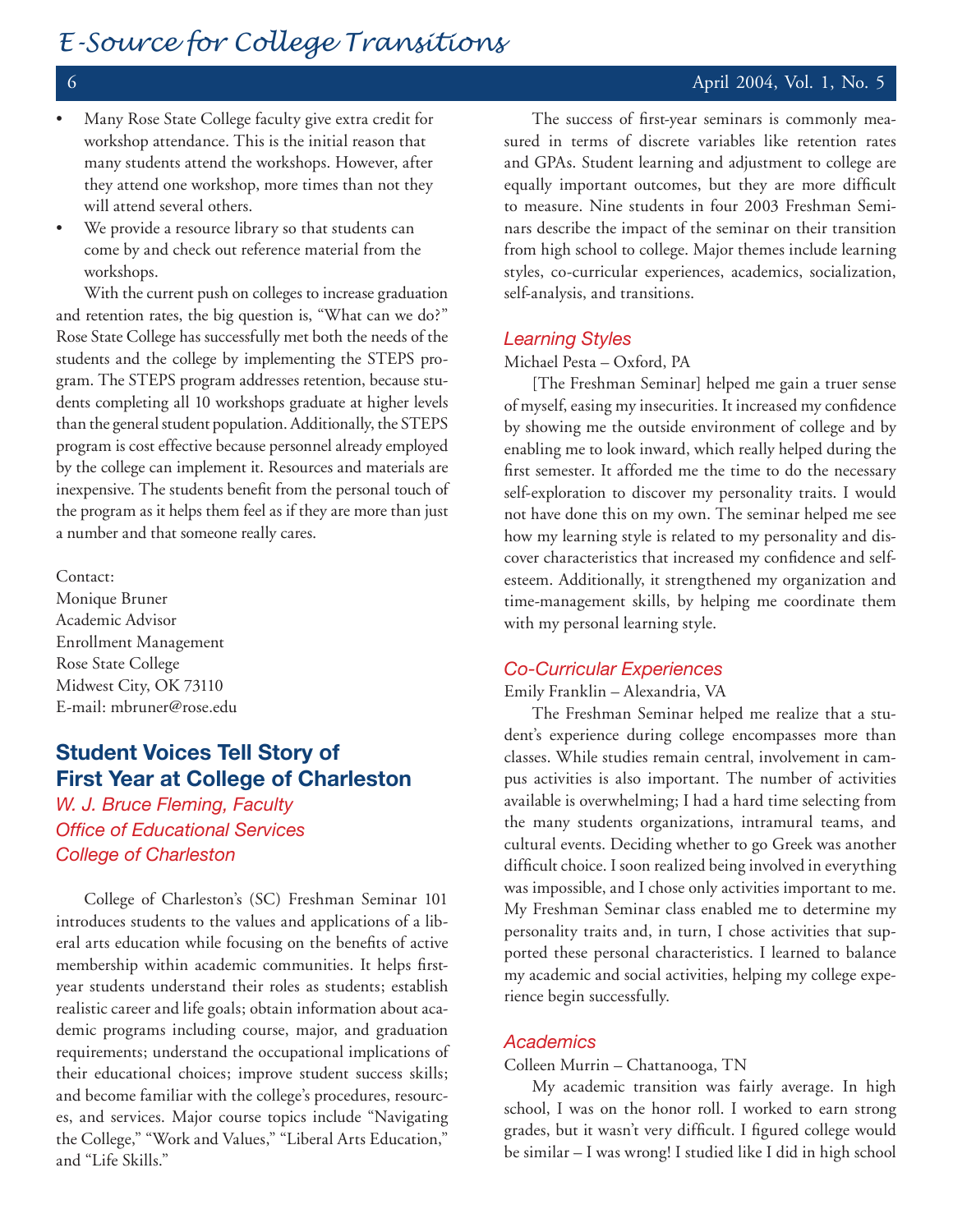# April 2004, Vol. 1, No. 5 7

for my first quiz . . . which I promptly failed. This came as a shock because I never fail; it just doesn't happen. And I know I am not the only student struggling in classes that were a breeze in high school, but it just doesn't have the same impact as when it happens to you. Freshman Seminar helped me realize that success in college means studying longer and harder than before. Also, Freshman Seminar's "Career Component" showed me that my future does not rest solely on my major choice and grades.

#### Ted Wojtkowiak – Haddonfield, NJ

Freshman Seminar helped me learn about being a student. Before arriving on campus, I prepared mentally for the increased workload; after the first few weeks I felt in control of my grades. I was confident going into exams and achieved high marks in every subject, except physics. Strangely, I failed the first test. (I had been in accelerated physics in high school.) I used Supplementary Instruction after my Freshman Seminar instructor said: "Struggling students are not the ones who go to the student center; successful students are the ones who go." Learning about various college resources such as SI in Freshman Seminar aided my academic success.

#### *Socialization*

David Tudor – Nashville, TN; Jenny Gilson – Haddonfield, NJ

One major difference we discovered between high school and college is that we had to work diligently to meet people. Without this effort, we might have been lonely and missing our close-knit group of friends from home. The peer-to-peer atmosphere of Freshman Seminar helped encourage new friendships. Also, Freshman Seminar introduced various campus organizations throughout the semester, which made getting involved on campus and shedding the freshman shell easier.

#### *Self-Analysis*

Randy Pease – Duxbury, MA

The process of self-analysis was an essential tool during my Freshman Seminar experience. Properly identifying, understanding, and critiquing myself provided a strong base for my educational career. Freshman Seminar introduced me to surveys and tests, helping me discover my learning habits. After completing these, I had a stronger grasp of myself as a student and was able to maximize my college experience. The first year of college is challenging, but learning about who you are makes it more enjoyable.

#### *Transitions*

Meghan Blankenship – Louisville, KY; Lindsay Holman – Pebble Beach, CA

In moving from high school to college, we experienced some expected and some unexpected changes. We had taken some "college-level" classes in high school, which prepared us for the expected work ethic and integrity of college. Larger changes occurred in our lives outside of class: We no longer lived at home with our parents, enjoying quiet family meals. Rather, we ate our meals in a cafeteria and lived in a building with 700 other women. We experienced much more freedom than before, in that we had more free time between classes and no one was monitoring our attendance. By helping us anticipate and negotiate some of these changes, the Freshman Seminar made the transition to college a less stressful one.

Academic and social struggles, physical and geographical changes, and myriad other transition issues can affect students' success. Previous environments often cannot prepare students for these adjustments. Lindsay Holman, a student from Pebble Beach, California, said it best: "I was prepared for college – especially after graduating from an academically challenging college prep school. Preparation eased the transition, but no amount of preparation is comparable to first-hand experience." First-year seminars are an equally important structure for easing the transition for students like Lindsay—and for those students who enter college feeling less prepared and less confident than she did.

Contact:

W. J. Bruce Fleming Faculty, Office of Educational Services College of Charleston (843) 953-5981 E-mail: flemingw@cofc.edu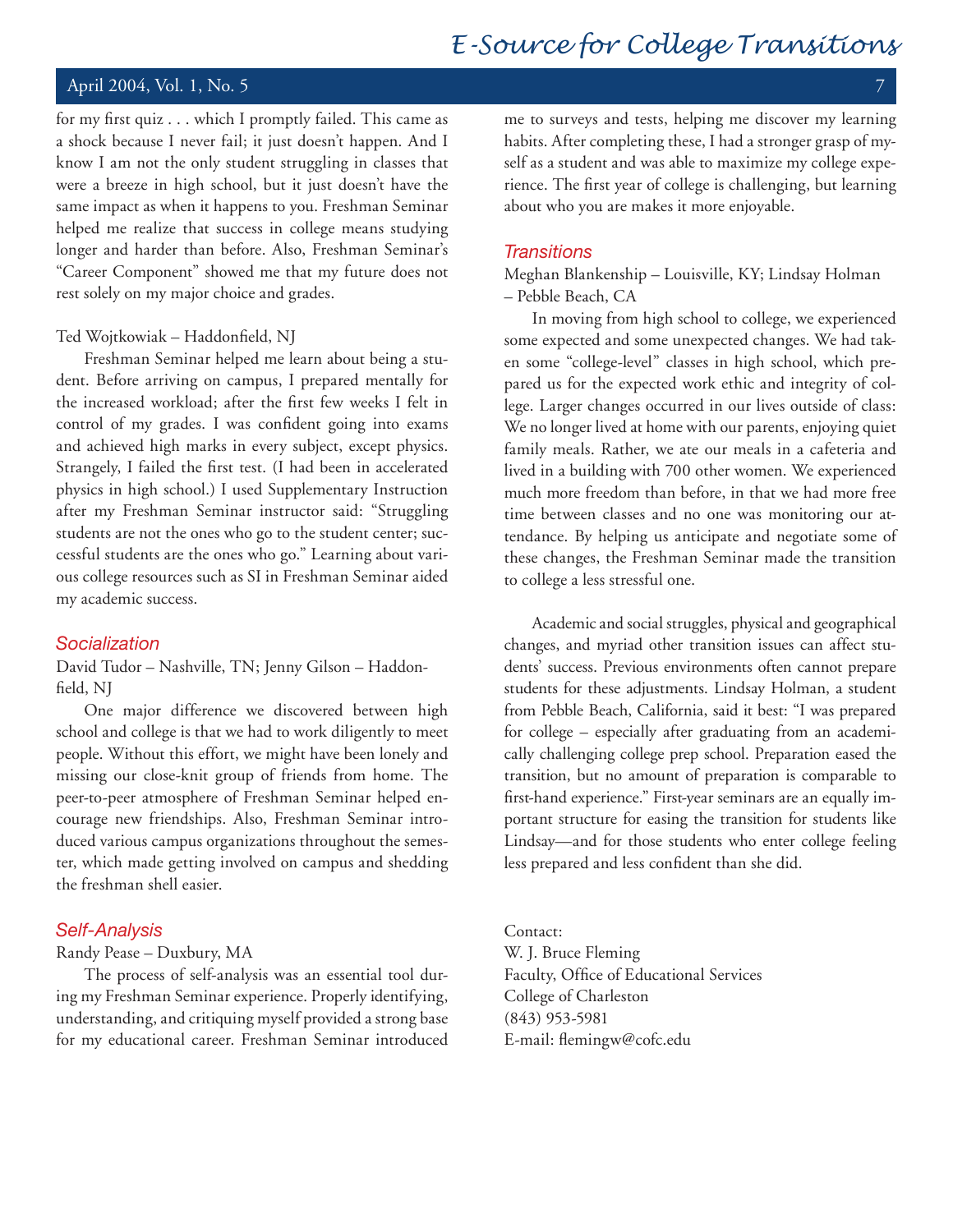# **Alcohol 101 Plus Review**

*Michelle Mouton, Editorial Assistant National Resource Center for The First-Year Experience & Students in Transition*

The Alcohol 101 Plus program is a well-integrated effort to provide college students with information about the choices they will face regarding alcohol use and the potential consequences of their decisions. The program is designed to promote discussion of these issues and includes a Facilitator's Guide, a CD-Rom of activities, and a web site with corresponding resources.

The Facilitator's Guide is an excellent resource for educators leading this program. The guide features sections on legal issues and campus regulations and on specific target audiences including first-year students, athletes, Greeks, and students facing judicial sanctions. The guide also provides a breakdown of each of the activities and areas included on the CD-Rom with specific suggestions for the facilitator, including how to encourage discussion and act as a good listener and moderator. A planning grid provides session descriptions and identifies topics applicable to different audiences. Handouts for students, discussion topics for each activity, and the intended learning outcome of each session are also included.

The CD-Rom activities allow participants to follow virtual college students through typical college scenes relating to alcohol. The "virtual campus" setting in each segment takes students through the challenges they will face and allows them to make choices for the characters and identify the consequences of each choice. The activities range from hosting parties and facing peer pressure to challenges that specific groups of students may face. The interactive situations allow students to take an active part in learning about the dangers and outcomes of alcohol-related incidences.

The web site, www.alcohol101plus.org, contains sections for students, parents, and educators with basic information about the program. Resources are also provided on alcohol and its effects, creative ways to say no, and safety and health tips. Several resources are available in both English and Spanish.

The Alcohol 101 Plus program breaks down information into easy to handle segments and provides the resources students and facilitators need to fully understand these topics. The program works best in small groups of students with a facilitator leading the discussion. The combination of the facilitator's guide, interactive CD-Rom, and web site references provide a good foundation for implementing this program in a first-year seminar or campus orientation program.

Alcohol 101 Plus has also recently been recognized with a FREDDIE Award in the category of Health and Wellness, at the 29th Annual International Health and Medical Awards ceremony. This international competition recognizes feature-length films, documentaries, series, videos, web sites and CD-Roms which portray excellence in exploring health-related issues. In addition to this prestigious award, Alcohol 101 Plus was also a finalist in the categories of Community Health and Behavioral Diseases.

Alcohol 101 Plus is produced by the Century Council, a not-for-profit organization dedicated to fighting drunk driving and underage drinking. The program can be ordered through the web site free of charge.

# **Institutions of Excellence in the First College Year**

This is the fifth installment in the Center's ongoing series of brief institutional profiles, describing key initiatives designed to improve the learning and success of first-year students. In this issue we feature two institutions that recognize the importance of all aspects of the first-year experience in student success.

Appalachian State University Boone, North Carolina Established 1899

Since its founding in 1899, Appalachian State University has focused on student academic success and the develop-

# **Publications Staff**

Tracy L. Skipper *Editorial Projects Coordinator*

> Michelle Mouton Alicia Phillip *Editorial Assistants*

> > Mey Wu *Web Master*

Barbara Tobolowsky *Associate Director*

Mary Stuart Hunter *Director*